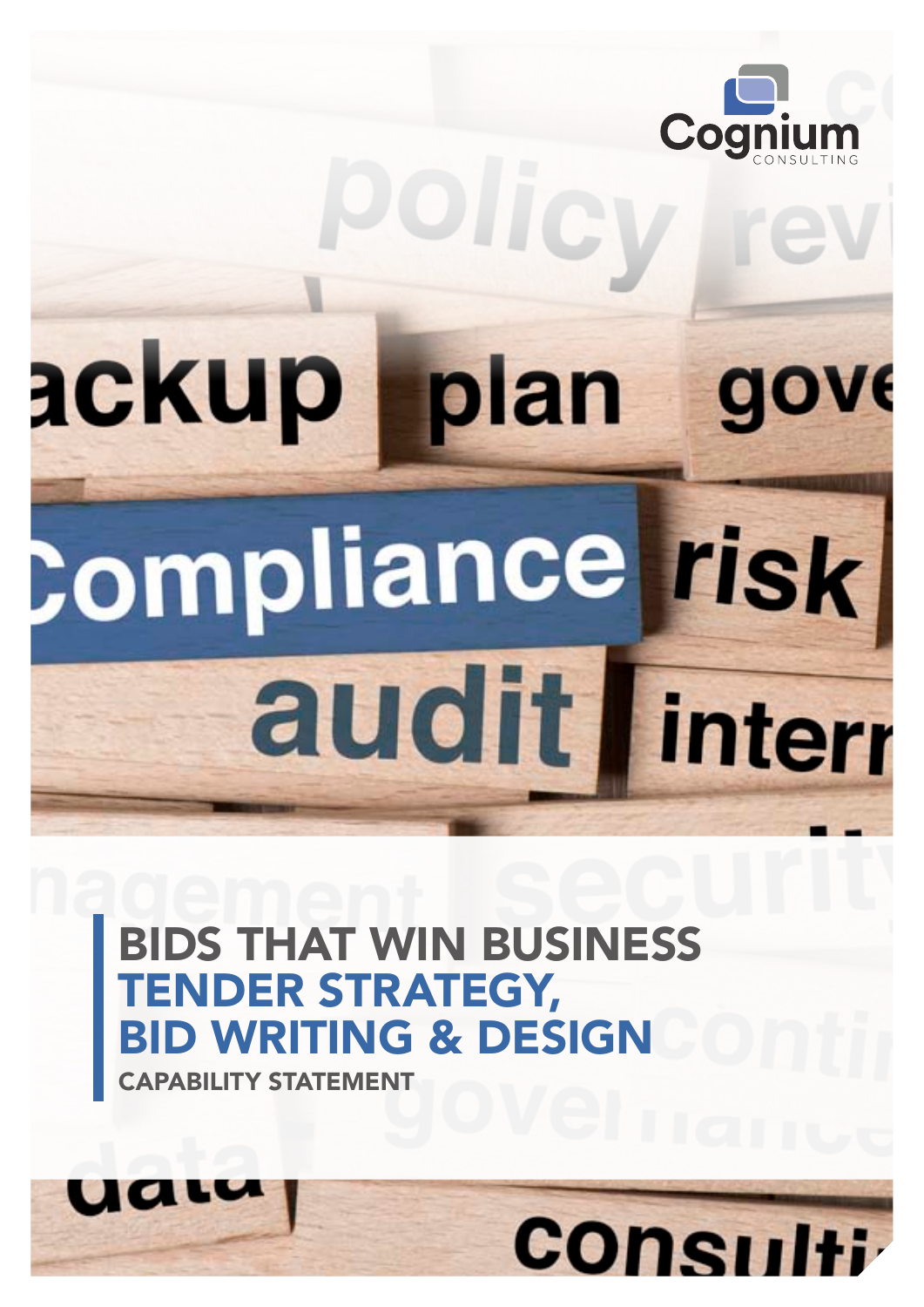#### GROW YOUR PORTFOLIO WITH BIDS THAT WIN

#### OUR CONSULTANCY HAS A SIMPLE MISSION: TO HELP AUSTRALIAN ORGANISATIONS WIN & RETAIN MORE BUSINESS WITH STRATEGIC BIDDING & POWERFUL WRITING

Most large contracts are awarded on the strength of tender responses, proposals and segment-tailored communication. Those bids win business by connecting buyer needs with bidder solutions. Yet developing a competitive strategy and persuasive written content demands specialist skills that are not readily available in most organisations.

Cognium was established to meet this challenge: tenders and proposals form our core business. We combine leftbrain analytical thinking with right-brain creativity to create competitive responses that are clear, engaging and persuasive.

A boutique, Sydney-based consultancy, we tailor our approach around your needs and shape our sevices to the scale of each opportunity, seamlessly extending the capabilities of your business development and tender teams.

Since 2007, we have been lead consultants for dozens of high-value opportunities, and have delivered on our vision with a string of impressive wins.

TO EXPLORE HOW YOUR ORGANISATION CAN ENSURE YOUR BIDS MEAN BUSINESS, CONTACT US OR VISIT OUR WEBSITE



www.cognium.com.au **M** info@cognium.com.au

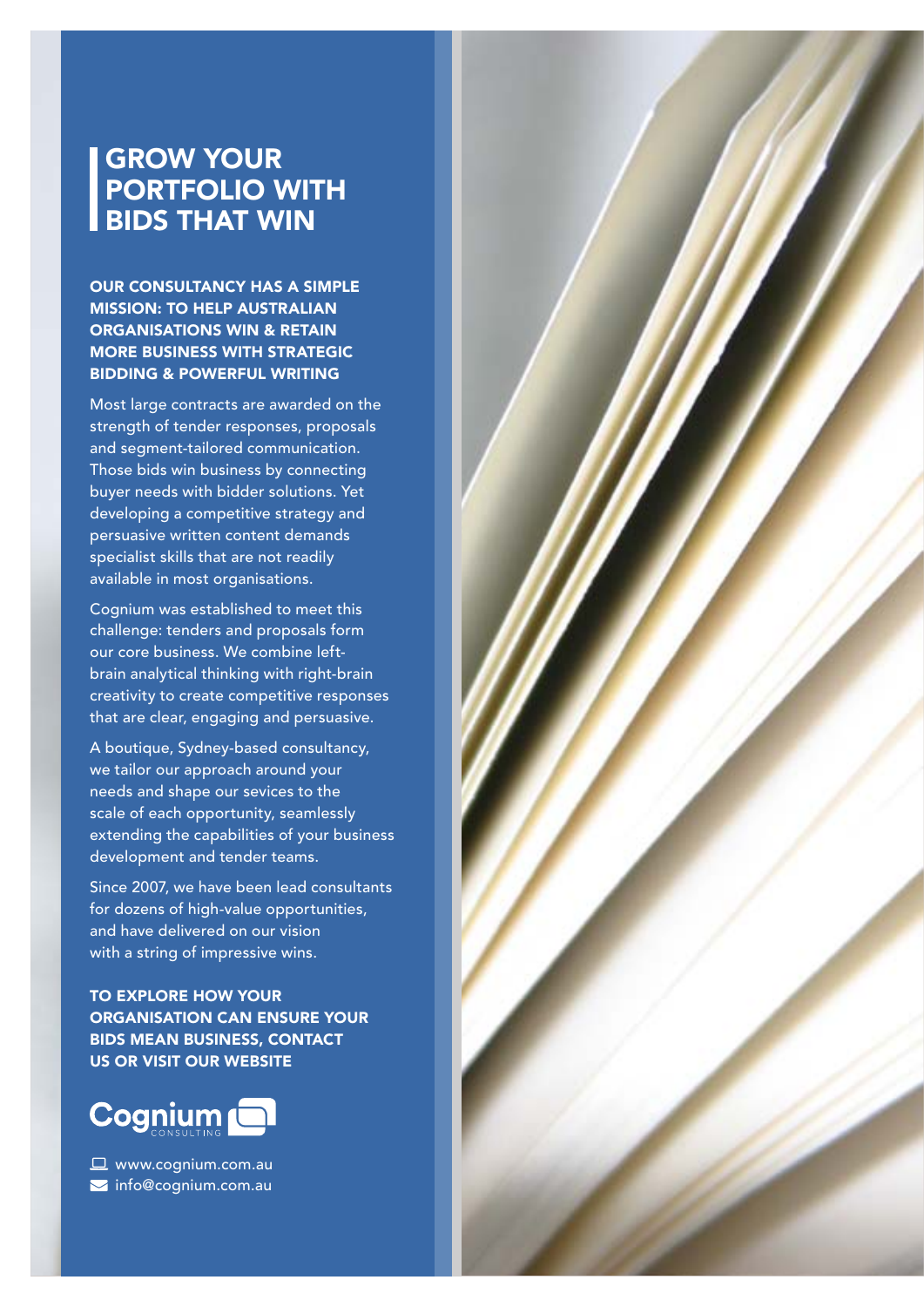## BIDS, TENDERS & PROPOSALS CHALLENGES & OPPORTUNITIES

DEVELOPING WINNING BIDS FOR LARGE CONTRACTS CAN BE CHALLENGING PARTNERING WITH BIDDING EXPERTS CAN HELP YOU WIELD A COMPETITIVE EDGE



#### TOO LITTLE TIME

BUSINESS-WINNING BIDDING TAKES TIME - AND THAT MAY BE HARD TO FIND IF YOU'RE FOCUSING ON YOUR 'BUSINESS AS USUAL'



#### SPECIAL SKILLS

THE BEST RESPONSES USE POWERFUL WRITERS & PROFESSIONAL DESIGNERS— SKILLS YOU MAY NOT HAVE ACCESS TO IN-HOUSE



#### LIMITED BUDGET

IT CAN BE HARD TO KEEP UP WITH THE COMPETITION WITHOUT ADDING SKILLED PEOPLE OR STRAINING ALLOCATIONS



#### EXTENDED TEAM

TACKLE MORE OPPORTUNITIES, MORE OFTEN BY TAPPING INTO EXPERT ASSISTANCE— WHEN YOU NEED IT



#### SPECIALIST SUPPORT

BID EXPERTS CAN HELP YOU PUT YOUR BEST FOOT FORWARD WITH PERSUASIVE CONTENT, POWERFUL VISUALS & PROFESSIONAL TEMPLATES



#### COST-EFFECTIVE

ENGAGING AN EXPERT FOR A SPECIFIC BID OR PROJECT IS A LOW-COST WAY TO DELIVER A PROFESSIONAL, STRATEGIC RESPONSE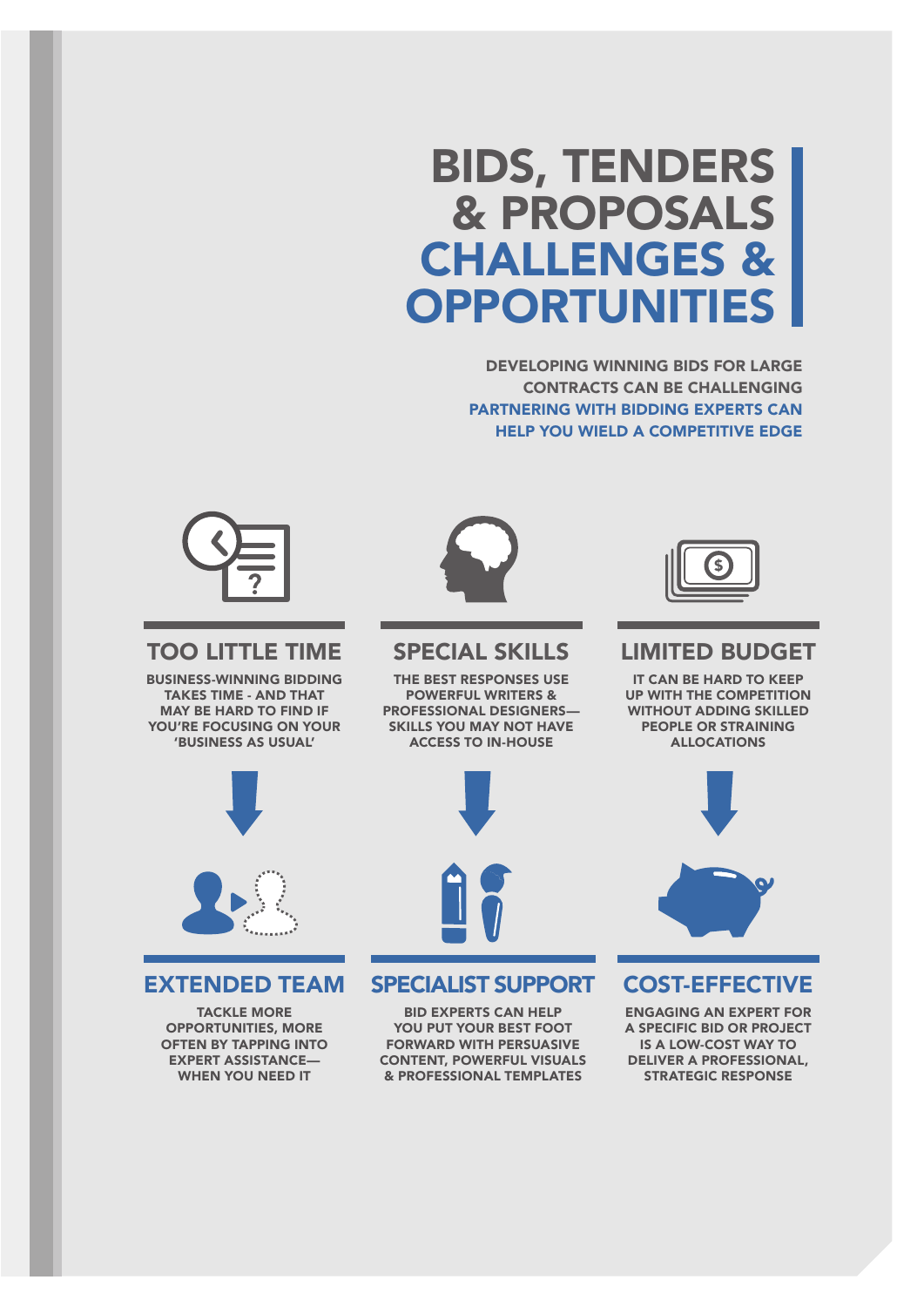## WHY PARTNER WITH COGNIUM?



#### WE'RE SPECIALISTS

Our core business is tender consulting and developing business-to-business communication: we have specialised in tenders, proposals and pitches since 2007.



#### WE'RE FLEXIBLE

Some of our partners engage us for specific opportunities, others retain us to work on every major bid. Whatever your preferences we will tailor our approach to flex to your budget and needs.



#### WE GET RESULTS

Our history of major wins and glowing client testimonials confirm that our betterpractice approach wins more business, more often.



#### WE DELIVER UNDER PRESSURE Our writers bid into government

for multi-million dollar contracts, and are experts at writing to deadlines or within tight word counts. We've never missed a deadline in a decade of bidding.



#### WE KNOWLEDGE SHARE

We love spreading our passion for better bidding. In every engagement, we seek to uplift team capabilities through colloboration and real-time coaching.



#### WE'RE 100% AUSTRALIAN Our consultants are based in Sydney and Melbourne and can work on-site at your premises or remotely.

#### STRATEGIC BID CONSULTING

PLAN YOUR BID STRATEGY, WIN THEMES & TENDER RESPONSE IN LINE WITH BETTER PRACTICE

• CAPTURE & BID STRATEGY We can support your pre-tender planning, buyer needs analysis, competitor benchmarking and value proposition development

• RESPONSE ANALYSIS Playing the role of a skeptical buyer, our experts will highlight opportunities to improve your bid to emphasise differentiators

#### • BENCHMARKING

Assessing your past bids against better practice can guide your continuous improvement process and highlight training needs



#### COMPELLING BID WRITING

WELL-WRITTEN BIDS ARE SIMPLE TO READ & EASY TO EVALUATE, GIVING THE BUYER GOOD REASON TO SELECT YOUR PROPOSAL

#### • TENDER EXPERTS

Our experts are bid specialists, applying years of tender-winning experience to writing and editing

#### • COLLABORATE

We work closely with your subject matter experts to spotlight your unique strengths and develop your drafts into businesswinning writing with a single tone of voice

- WORDS THAT MEAN BUSINESS Our written content uses clarity, brevity and impact to emphasise winning themes that talk directly to buyer needs
- **EXEC SUMMARIES** Developing powerful, buyer-centric summaries is one of our specialties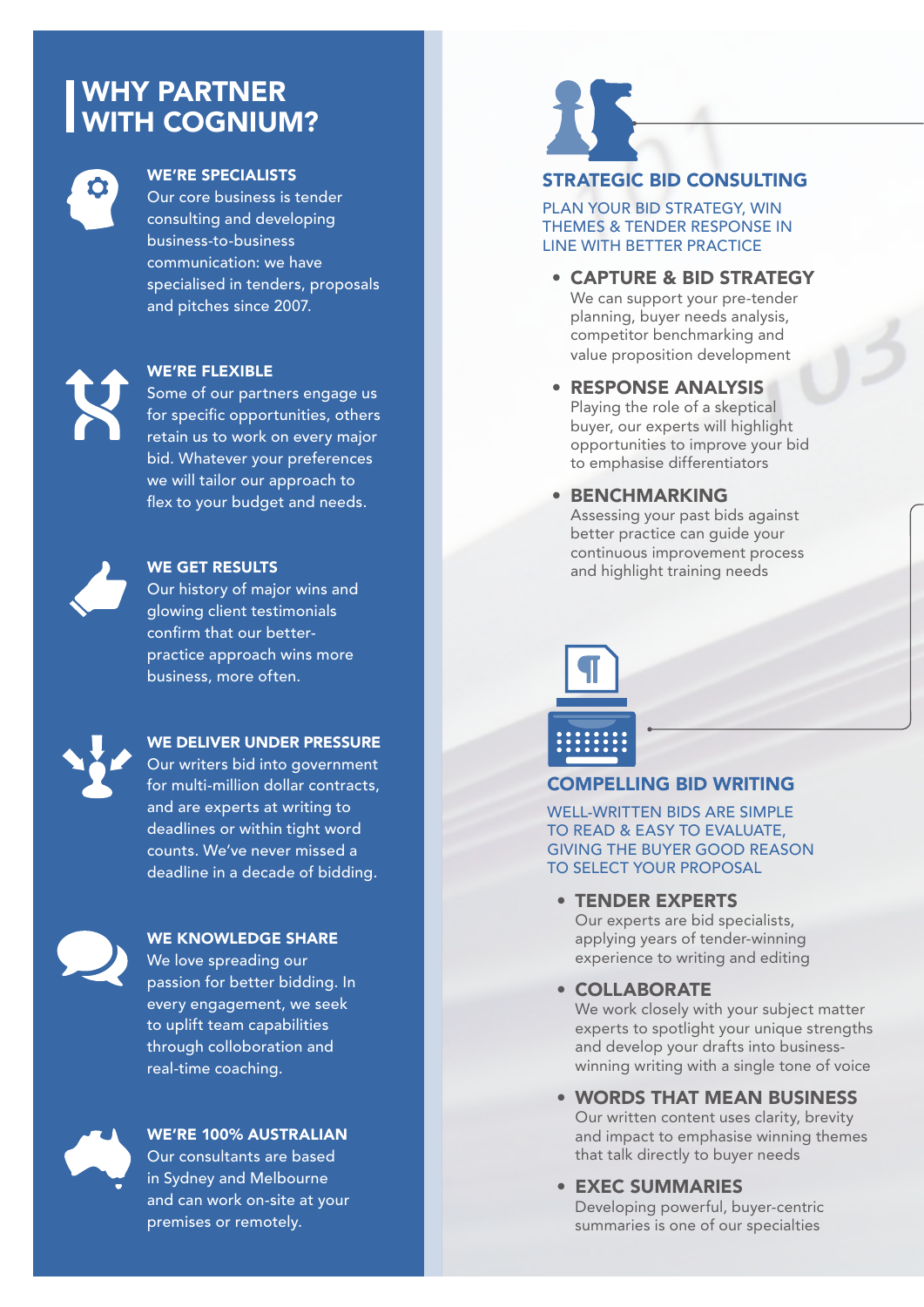# HOW WE HELP YOU WIN MORE BUSINESS



#### EXTEND YOUR BID TEAM

NEVER MISS AN OPPORTUNITY AND MAINTAIN QUALITY – EVEN DURING YOUR BUSIEST TIMES

#### • BOOST CAPACITY

Extend your existing teams seamlessly, adding additional skilled hands and minds when you need them most

• SAVE TIME

Outsource time-consuming writing and editing to our writers, so you can focus on value-adds, shaping your pricing strategy and building innovation into your offer

• GAIN A SAFETY NET

We are crisis specialists and have never missed a deadline: during bid time our core hours are 24 hours, seven days per week, 365 days per year

• FLEXIBLE ARRANGEMENTS Our specialists can work either remotely or on-site with your teams



#### ADVERTISING-GRADE DOCUMENT & VISUAL DESIGN

STAND OUT FROM THE CROWD & ENSURE YOUR KEY POINTS POP WITH BESPOKE DOCUMENT DESIGN & INFOGRAPHICS

- • VISUAL CREATIVITY We can rework your existing graphics, transform your rough pencil sketches or even create visual concepts from your written content
- MAXIMISE YOUR VALUE PROPS We know how to visually emphasise your differentiators - remaining compliant even when response templates limit creative freedom

#### • ONE-STOP DESIGN SHOP

We can provide full-service, brandcompliant visual design, from templates to content styling and diagram development



#### PUBLISHING & PRINT PRODUCTION

MAKE SURE YOUR BIDS LOOK AS GOOD AS THEY READ

• PAPER & BEYOND Our designers create folders, boxes, clamshells and even custom-printed

USB sticks for major submissions

#### • PRINT PERFECTION

We partner with Australia's most-trusted tender print-specialists to guarantee the best print quality and on-time fulfilment

#### **• ELECTRONIC BIDS**

Our publishing gurus will build links, bookmarks and other features into your interactive PDFs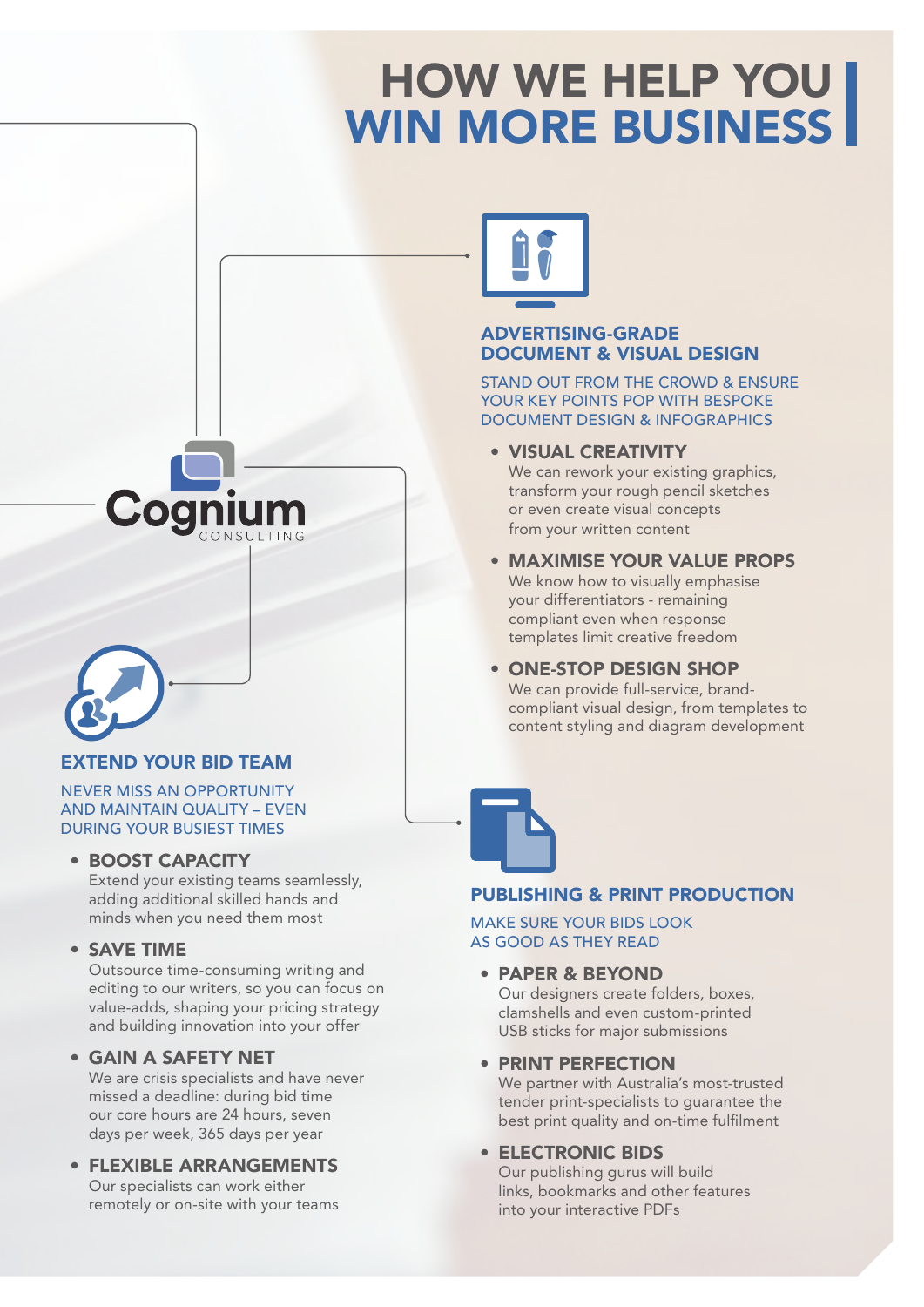### **FREQUENTLY** ASKED **QUESTIONS**

#### Q: WHAT IS YOUR METHODOLOGY?

We realise that your people are subject matter experts when it comes to your core business, the solutions you offer, the industry and the buyer, so we work closely with them right throughout our bidding process.

We begin by helping to develop vital key ingredients such as:

- A deep understanding of the key stakeholders, buyer needs and hot buttons
- • A thorough analysis of the RFT, RFP or EOI, especially the Evaluation Criteria
- A comprehensive summary of your core offer, capabilities and differentiators
- A handful of compelling value propositions that position your solution uniquely
- • Initial drafts including answers to questions, proof points and data

While editing your responses so they are clear, compelling and accurate, we generate win themes that link your unique value propositions to your buyer's needs. Finally, we craft an executive summary or cover letter that presents your key propositions within a succinct and powerful synopsis.

#### Q: DO YOU GUARANTEE WE WILL WIN?

No. Besides unstated buyer intent (such as 'testing the market') winning depends on a number of critical success factors beyond the document you submit, including your existing relationship with the buyer, your pricing and value strategy, perceived risks and so on. Our consultants can help you strengthen these elements during the pre-bid phase. We DO guarantee to use a proven approach that has won business for organisations across the country and that will let you put your best foot forward.

#### Q: WHAT IS YOUR WIN RATE?

Win rate can be a vital strategic performance measure within a single organisation. However, tracking win rates across the large range of industries and organisations with whom we work is less meaningful.

For example, for some of our clients, a 60% win rate in some markets is strategically healthy as it builds capability and/or relationships. For others, a 90% win rate is unacceptable especially if they had a hand in shaping the RFT.

That said, our writers maintain an overall win rate of around the 80-85% mark, tracked over the past ten years. References from existing clients are available on request.

#### Q: HOW MUCH DOES YOUR SERVICE COST?

Because we tailor our approach to your needs and to the opportunity, costs vary widely with each project we undertake. Factors affecting cost include:

- Bid complexity
- • Contract value and associated pursuit budget
- Response length and number of stages
- The standard of the written draft you supply
- Your current tendering capabilities
- • Your visual design requirements

We can tailor our engagement to your task, your timescale or your budgets. If you have a specific project in mind, we recommend that you contact us to request an indicative quote.



REDUCE LONG-TERM COSTS

Great bids contain powerful content that you can re-use in future bids and other sales material, and can strengthen your internal communications



VALUE-ADDED EXTRAS

#### BUILD YOUR CAPABILITY

Our consultants freely transfer skills to your teams and we provide Post Implementation Reports for large projects to share lessons learned

ADD TO YOUR LIBRARY

The content, diagrams and templates we create for you become your intellectual property to use in your future bids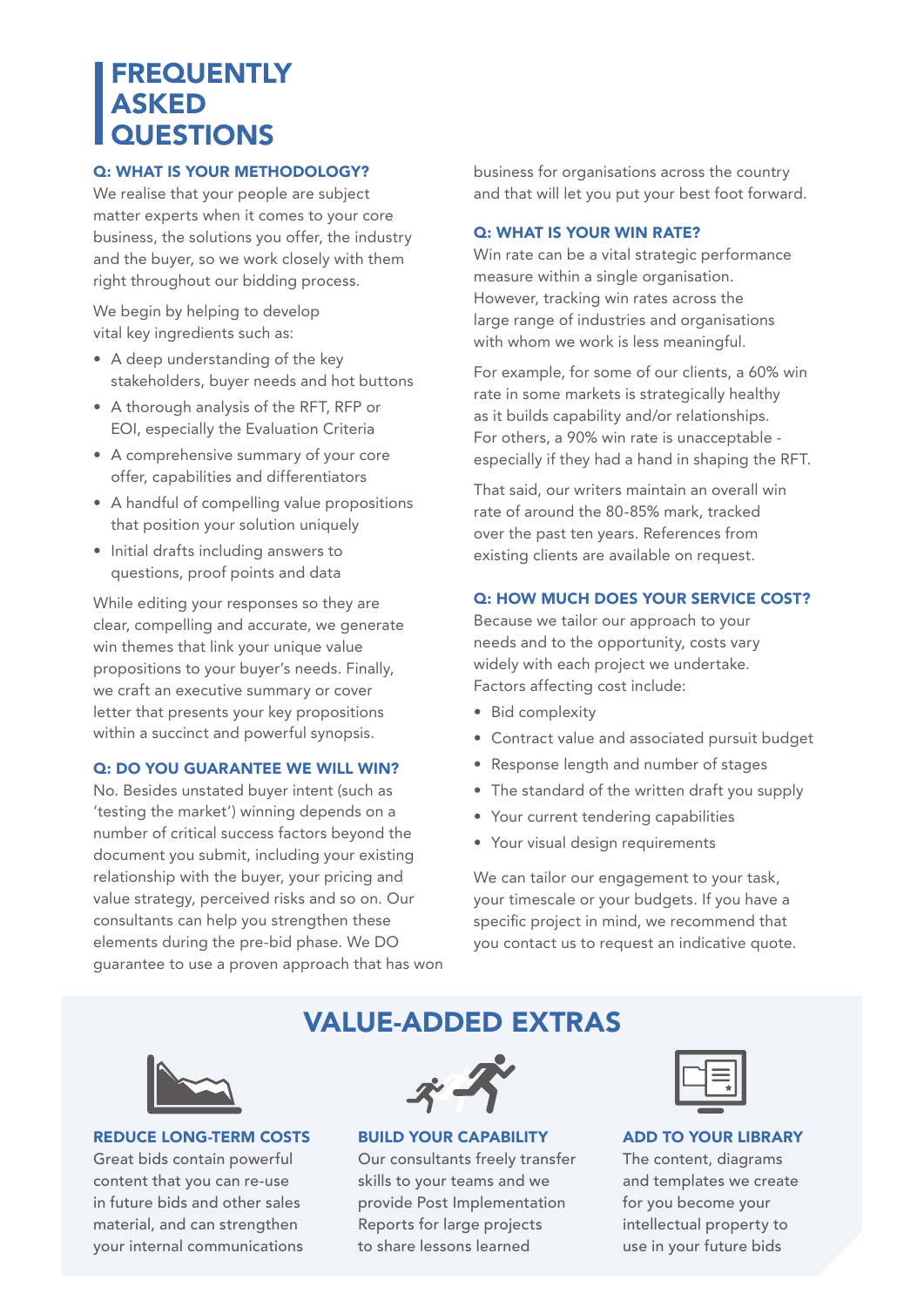

## **CUSTOMER SUCCESS** STORIES

*Although different to past tenders, this response was the best response we have written.* 

*Your unique writing talent and understanding of our business enables our offering to be communicated succinctly, and in a differentiated way.* 

*An excellent response: well thought out and presented - [there is] a big gap between our response and the others.*

*You were personally invested in this bid, and gave it your best with a commitment to excellence throughout the process right up until the final edits.*

*You instilled a discipline in our business that has contributed towards an exponential growth over the past two years, a discipline that is focused on the needs of the buyer, proof points, and differentiation.*

GENUINE COMMENTS FROM DE-IDENTIFIED CLIENTS, REFERENCES AVAILABLE ON REQUEST